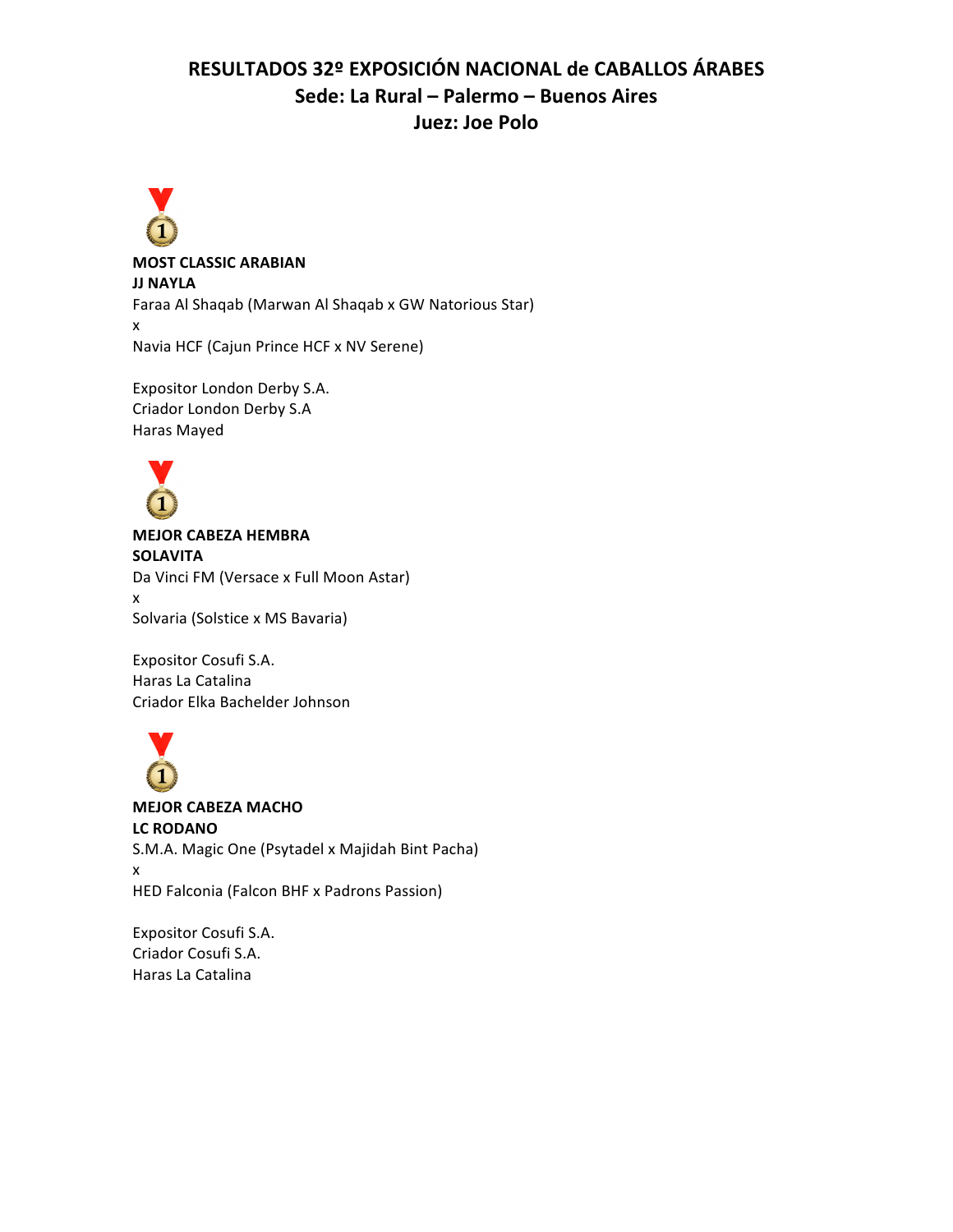

**MEJOR CABAÑERO PREPADOR ROBERTO ACUÑA LC RODANO** S.M.A. Magic One (Psytadel x Majidah Bint Pacha)

x HED Falconia (Falcon BHF x Padrons Passion)

Expositor Cosufi S.A. Criador Cosufi S.A. Haras La Catalina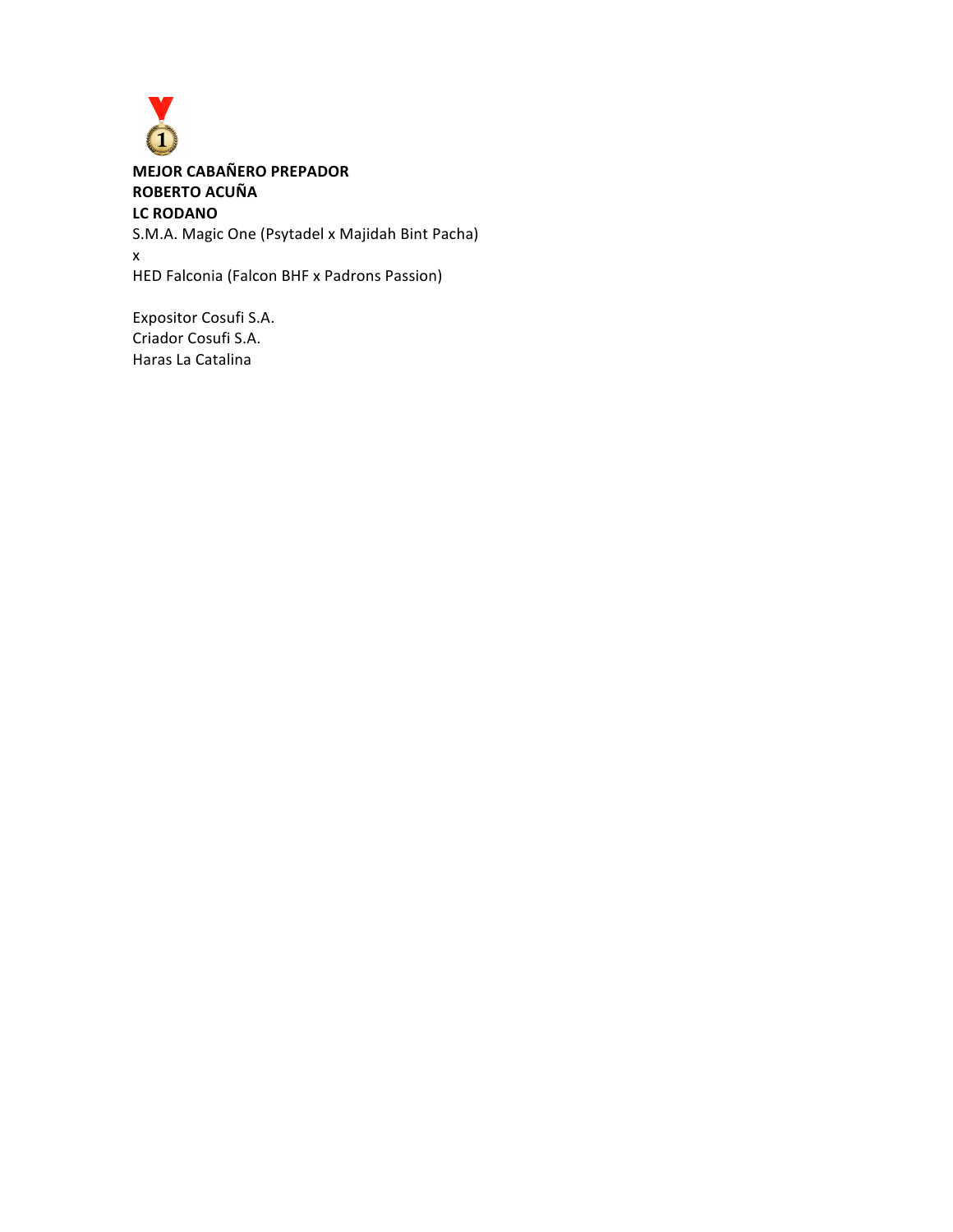### **CAMPEONATO POTRILLO MENOR**

**CAMPEÓN ORO LC RODANO** S.M.A. Magic One (Psytadel x Majidah Bint Pacha) x HED Falconia (Falcon BHF x Padrons Passion)

Expositor Cosufi S.A. Criador Cosufi S.A. Haras La Catalina



**CAMPEÓN PLATA LC ARAKUR** Dominic M (Da Vinci FM x Rosa La Valentina) x Dishna (Legacy of Fame x El Etesca RT)

Expositor Cosufi S.A. Criador Cosufi S.A. Haras La Catalina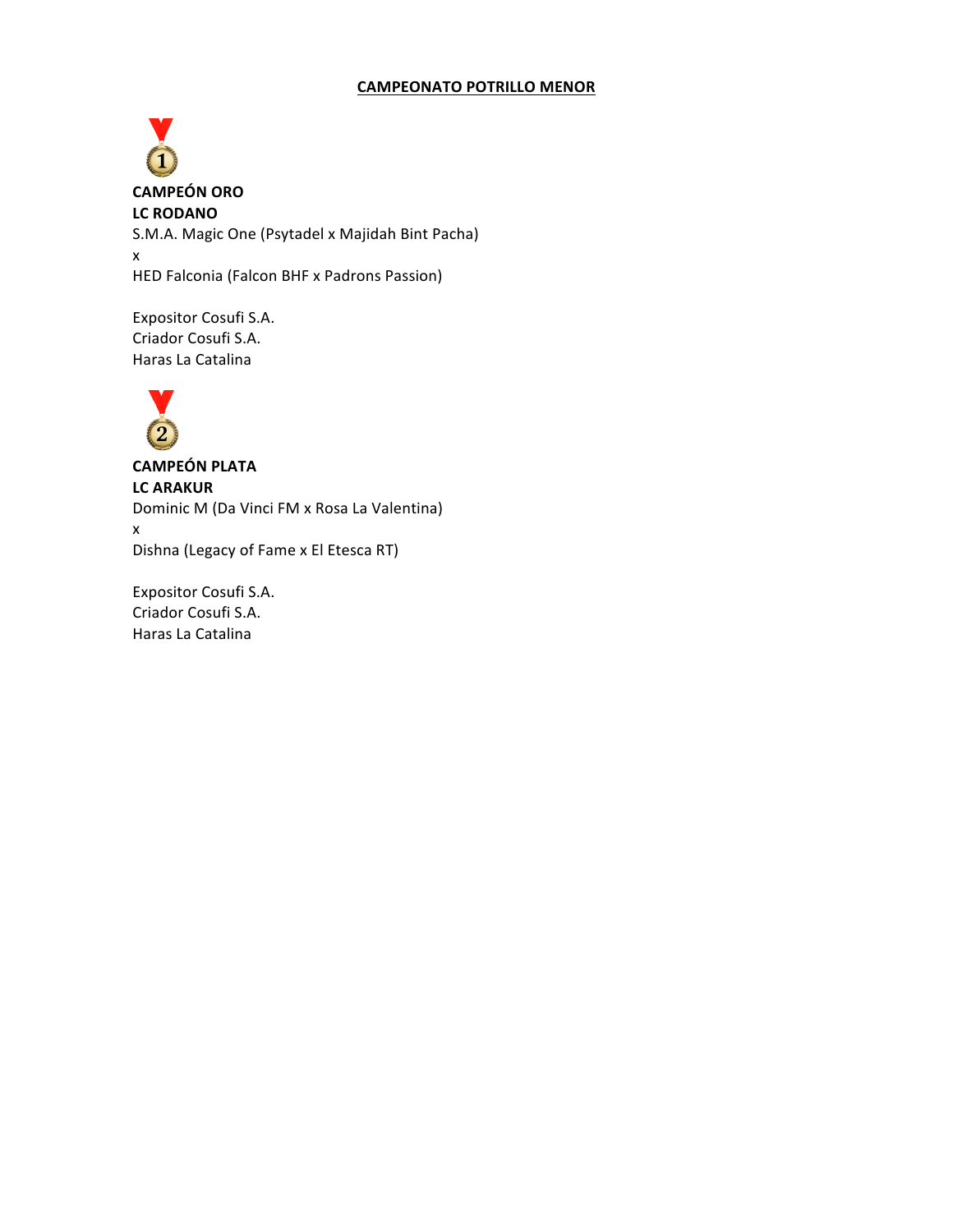## **CAMPEONATO POTRANCA MENOR**

**CAMPEONA ORO LC DARIA** Dominic M (Da Vinci FM x Rosa La Valentina) x LC Galata (Legacy of Fame x JJ Labey)

Expositor Cosufi S.A. Criador Cosufi S.A. Haras La Catalina



# **CAMPEONA PLATA JJ APHA MISTICA**

JJ Aphar (Faraa Al Shaqab x JJ Afartiti) x JJ Miss Magnum (JJ Señor Magnum x Navia HCF)

Expositor London Derby S.A. Criador London Derby S.A Haras Mayed



**CAMPEONA BRONCE SM JAZEELAH** SM Sir Sheib (Alfabia Sheib x SM Finesse) x SM Jhadeesha (JJ Señor Magnum x Jhasdee NA)

Expositor El Tresor S.A. Criador El Tresor S.A. Haras Maalesh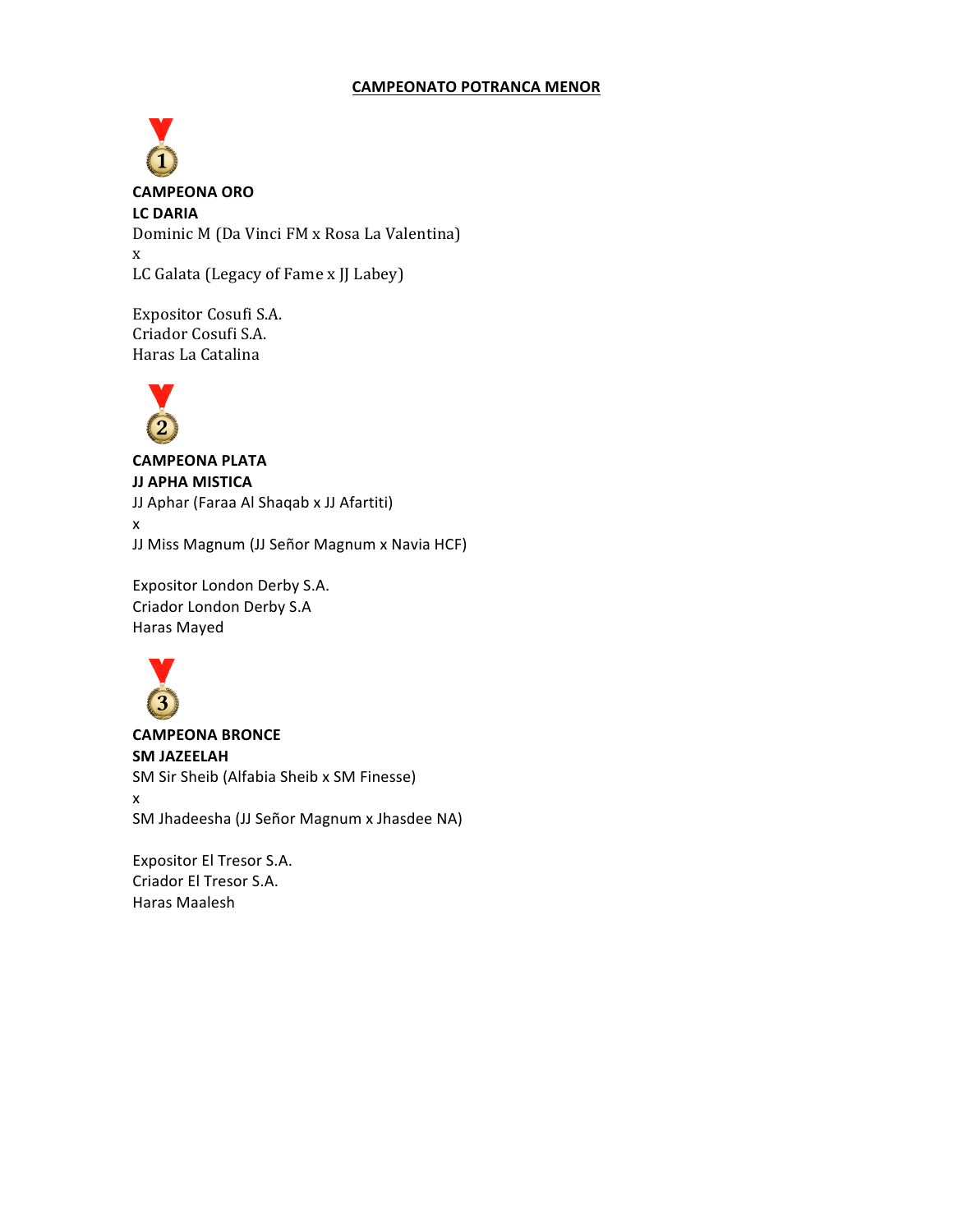### **CAMPEONATO POTRANCA MAYOR**

**CAMPEONA ORO** LC VES NA Moneo FM (Marwan Al Shaqab x Selket Promise Kept) x Maggie May CAF (Magic Dream CAHR x Scarlet Bey)

Expositor Cosufi S.A. Criador Cosufi S.A. Haras La Catalina



**CAMPEONA PLATA JJ APHA ALMA** JJ Aphar (Faraa Al Shaqab x JJ Afartiti) x Navia HCF (Cajun Prince HCF x NV Serene)

Expositor London Derby S.A. Criador London Derby S.A Haras Mayed